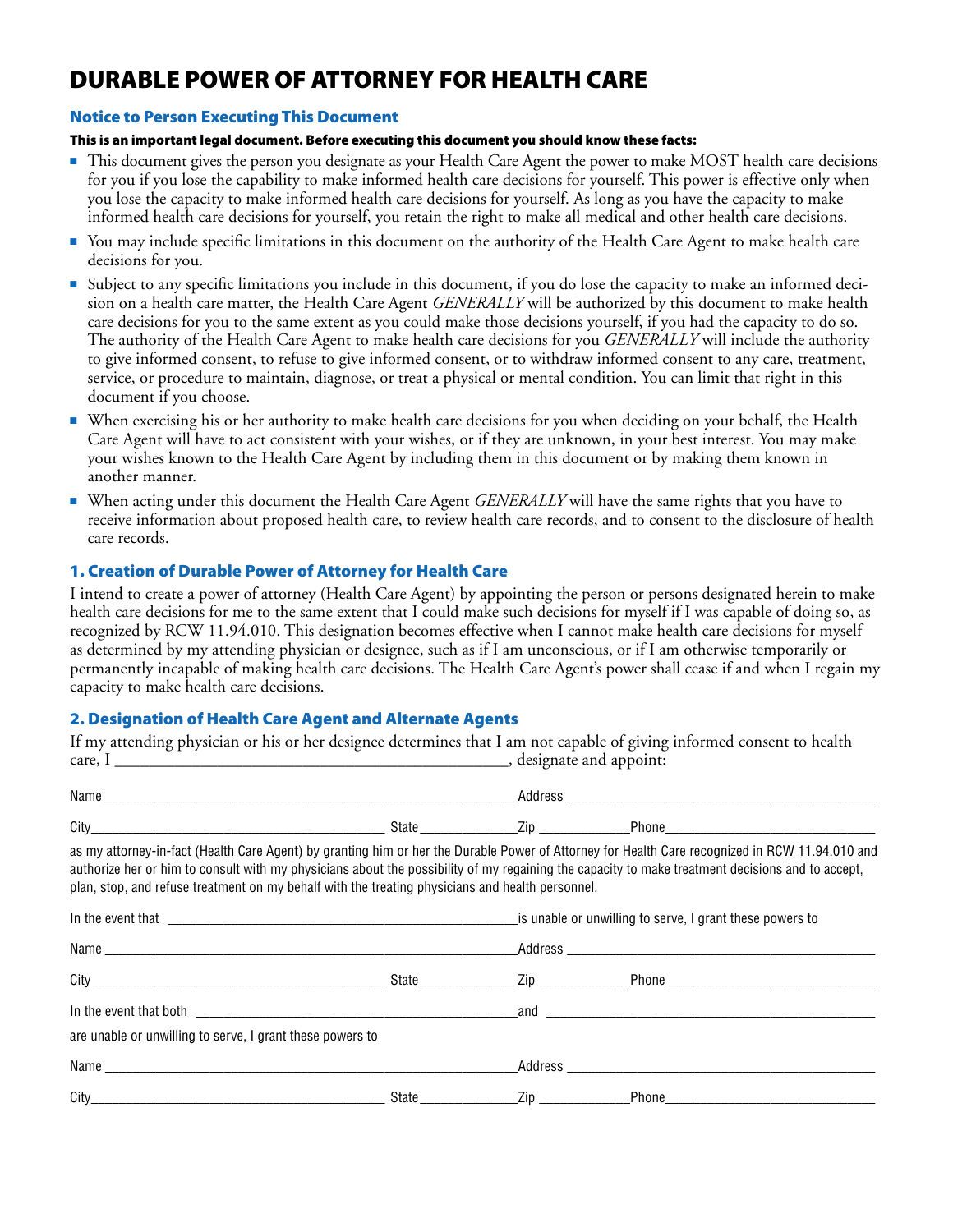### 3. General Statement of Authority Granted.

My Health Care Agent is specifically authorized to give informed consent for health care treatment when I am not capable of doing so. This includes but is not limited to consent to initiate, continue, discontinue, or forgo medical care and treatment including artificially supplied nutrition and hydration, following and interpreting my instructions for the provision, withholding, or withdrawing of life-sustaining treatment, which are contained in any Health Care Directive or other form of "living will" I may have executed or elsewhere, and to receive and consent to the release of medical information. When the Health Care Agent does not have any stated desires or instructions from me to follow, he or she shall act in my best interest in making health care decisions.

The above authorization to make health care decisions does not include the following absent a court order:

- (1) Therapy or other procedure given for the purpose of inducing convulsion;
- (2) Surgery solely for the purpose of psychosurgery;
- (3) Commitment to or placement in a treatment facility for the mentally ill, except pursuant to the provisions of Chapter 71.05 RCW;

(4) Sterilization.

I hereby revoke any prior grants of durable power of attorney for health care.

## 4. Special Provisions

|                         | GRANTOR CONSERVERS AND RESIDENCE IN THE CONSERVERS OF THE CONSERVERS OF THE CONSERVERS OF THE CONSERVERS OF THE CONSERVERS OF THE CONSERVERS OF THE CONSERVERS OF THE CONSERVERS OF THE CONSERVERS OF THE CONSERVERS OF THE CO |  |  |
|-------------------------|--------------------------------------------------------------------------------------------------------------------------------------------------------------------------------------------------------------------------------|--|--|
| STATE OF WASHINGTON (a) | )SS.                                                                                                                                                                                                                           |  |  |
|                         |                                                                                                                                                                                                                                |  |  |
|                         |                                                                                                                                                                                                                                |  |  |
|                         | signed this instrument and acknowledged it to be his or her free and voluntary act for the uses and purposes mentioned in the instrument.                                                                                      |  |  |
|                         |                                                                                                                                                                                                                                |  |  |
|                         |                                                                                                                                                                                                                                |  |  |
|                         |                                                                                                                                                                                                                                |  |  |
|                         | NOTARY PUBLIC in and for the State of Washington,                                                                                                                                                                              |  |  |
|                         |                                                                                                                                                                                                                                |  |  |
|                         |                                                                                                                                                                                                                                |  |  |
|                         |                                                                                                                                                                                                                                |  |  |
|                         | NOTE: Washington state does not require this directive to be notarized or<br>witnessed. Since some states do require it to be notarized; you may want to                                                                       |  |  |

do so in the event you travel out-of-state.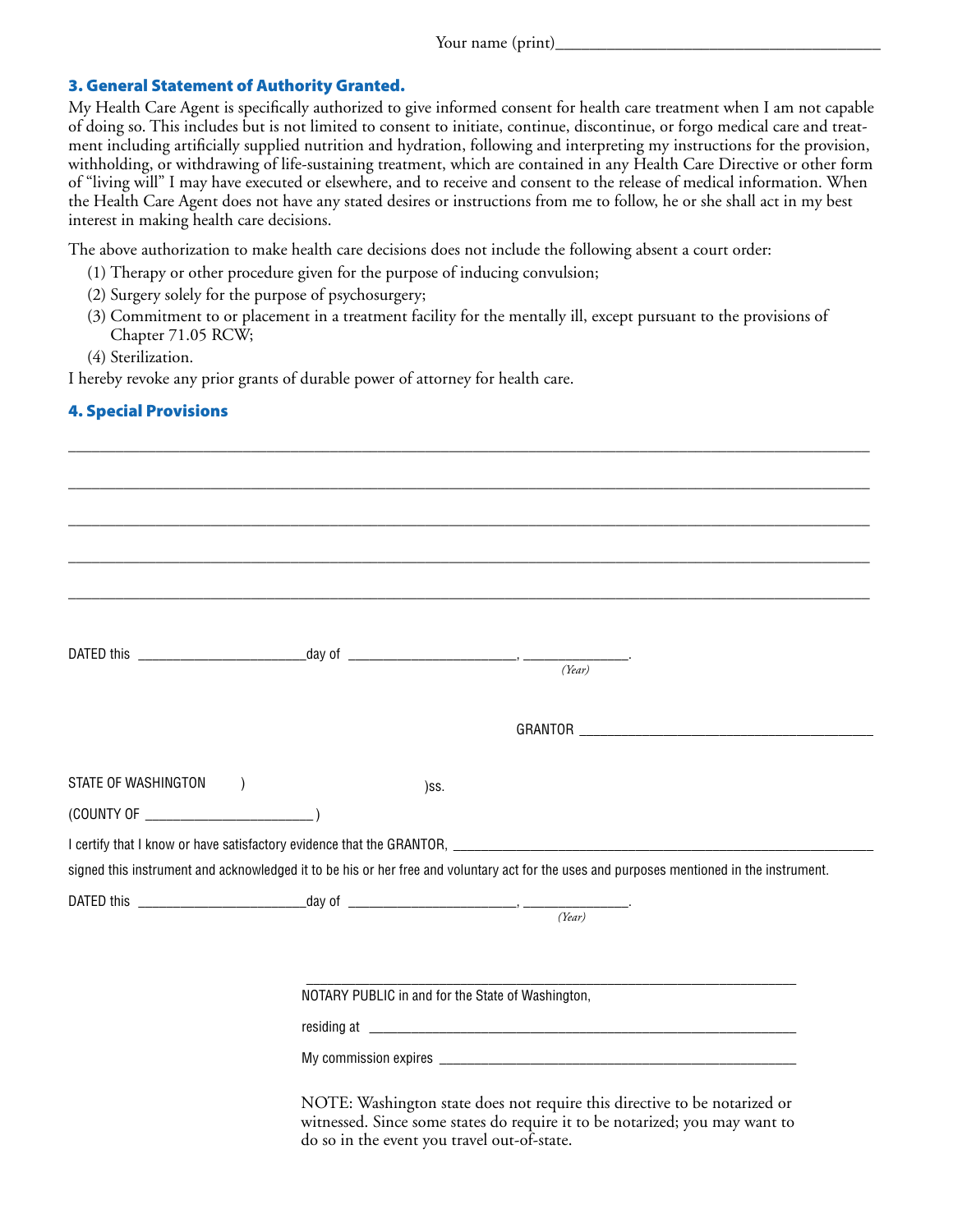# HEALTH CARE DIRECTIVE

| Directive made this | dav<br>v                                                      |
|---------------------|---------------------------------------------------------------|
|                     | 'Year)                                                        |
|                     | being of sound mind, willfully, and voluntarily make known my |

desire that my dying shall not be artificially prolonged under the circumstances set forth below, and do hereby declare that:

- (A) If at any time I should have an incurable and irreversible condition certified to be a terminal condition by my attending physician, and where the application of life-sustaining treatment would serve only to artificially prolong the process of my dying, I direct that such treatment be withheld or withdrawn, and that I be permitted to die naturally. I understand "terminal condition" means an incurable and irreversible condition caused by injury, disease or illness that would, within reasonable medical judgment, cause death within a reasonable period of time in accordance with accepted medical standards.
- (B) If I should be in an irreversible coma or persistent vegetative state, or other permanent unconscious condition as certified by two physicians, and from which those physicians believe that I have no reasonable probability of recovery, I direct that life-sustaining treatment be withheld or withdrawn.
- (C) If I am diagnosed to be in a terminal or permanent unconscious condition, [*Choose one*]

I want \_\_\_\_\_\_\_\_\_\_ do not want \_\_\_\_\_\_\_\_\_

artificially administered nutrition and hydration to be withdrawn or withheld the same as other forms of life-sustaining treatment. I understand artificially administered nutrition and hydration is a form of life-sustaining treatment in certain circumstances. I request all health care providers who care for me to honor this directive.

- (D) In the absence of my ability to give directions regarding the use of such life-sustaining procedures, it is my intention that this directive shall be honored by my family, physicians and other health care providers as the final expression of my fundamental right to refuse medical or surgical treatment, and also honored by any person appointed to make these decisions for me, whether by durable power of attorney or otherwise. I accept the consequences of such refusal.
- (E) If I have been diagnosed as pregnant and that diagnosis is known to my physician, this directive shall have no force or effect during the course of my pregnancy.
- (F) I understand the full import of this directive and I am emotionally and mentally competent to make this directive. I also understand that I may amend or revoke this directive at any time.

\_\_\_\_\_\_\_\_\_\_\_\_\_\_\_\_\_\_\_\_\_\_\_\_\_\_\_\_\_\_\_\_\_\_\_\_\_\_\_\_\_\_\_\_\_\_\_\_\_\_\_\_\_\_\_\_\_\_\_\_\_\_\_\_\_\_\_\_\_\_\_\_\_\_\_\_\_\_\_\_\_\_\_\_\_\_\_\_\_\_\_\_\_\_\_\_\_\_\_\_\_

\_\_\_\_\_\_\_\_\_\_\_\_\_\_\_\_\_\_\_\_\_\_\_\_\_\_\_\_\_\_\_\_\_\_\_\_\_\_\_\_\_\_\_\_\_\_\_\_\_\_\_\_\_\_\_\_\_\_\_\_\_\_\_\_\_\_\_\_\_\_\_\_\_\_\_\_\_\_\_\_\_\_\_\_\_\_\_\_\_\_\_\_\_\_\_\_\_\_\_\_\_

\_\_\_\_\_\_\_\_\_\_\_\_\_\_\_\_\_\_\_\_\_\_\_\_\_\_\_\_\_\_\_\_\_\_\_\_\_\_\_\_\_\_\_\_\_\_\_\_\_\_\_\_\_\_\_\_\_\_\_\_\_\_\_\_\_\_\_\_\_\_\_\_\_\_\_\_\_\_\_\_\_\_\_\_\_\_\_\_\_\_\_\_\_\_\_\_\_\_\_\_\_

\_\_\_\_\_\_\_\_\_\_\_\_\_\_\_\_\_\_\_\_\_\_\_\_\_\_\_\_\_\_\_\_\_\_\_\_\_\_\_\_\_\_\_\_\_\_\_\_\_\_\_\_\_\_\_\_\_\_\_\_\_\_\_\_\_\_\_\_\_\_\_\_\_\_\_\_\_\_\_\_\_\_\_\_\_\_\_\_\_\_\_\_\_\_\_\_\_\_\_\_\_

 $(G)$  I make the following additional directions regarding my care:

 $Signal:$ 

The declarer has been personally known to me and I believe him or her to be of sound mind. In addition, I am not the attending physician, an employee of the attending physician or health care facility in which the declarer is a patient, or any person who has a claim against any portion of the estate of the declarer upon the declarer's decease at the time of the execution of the directive.

 Witness: \_\_\_\_\_\_\_\_\_\_\_\_\_\_\_\_\_\_\_\_\_\_\_\_\_\_\_\_\_\_\_\_\_\_

 Witness: \_\_\_\_\_\_\_\_\_\_\_\_\_\_\_\_\_\_\_\_\_\_\_\_\_\_\_\_\_\_\_\_\_\_